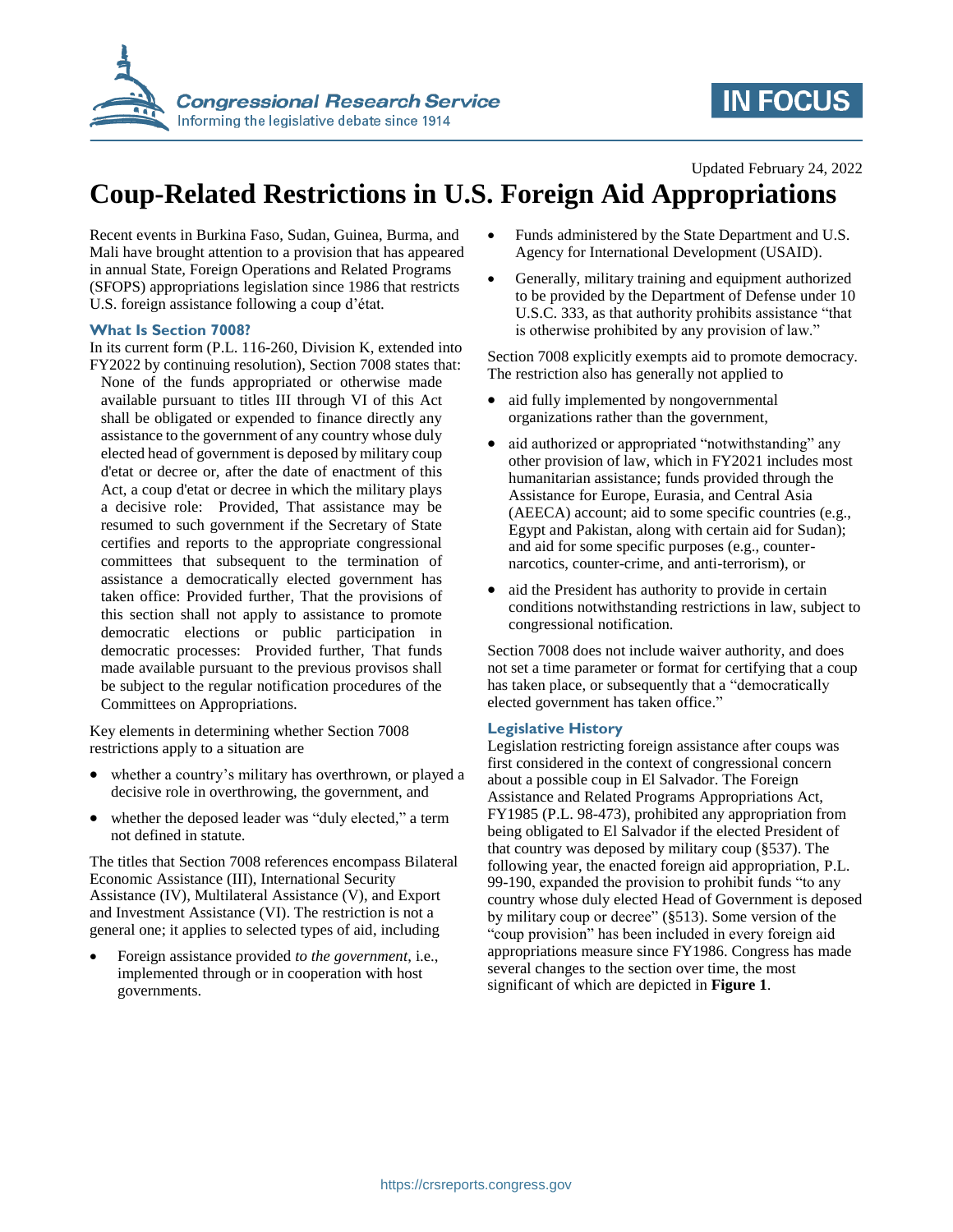#### **Figure 1. Section 7008: Key Changes**

| <b>FY1985:</b>      | <b>FY1986:</b> | <b>FY1988:</b>    | <b>FY2002:</b>       | <b>FY2010:</b> | <b>FY2012:</b>      |
|---------------------|----------------|-------------------|----------------------|----------------|---------------------|
| Coups provision     | Provision      | Proviso added     | Application narrowed | Title changes  | Provision modified  |
| first appears,      | expanded to    | allowing for the  | by changing "any     | from Military  | to apply to "a coup |
| applying only to El | apply to "any  | resumption of aid | country" to          | Coups to Coups | d'état or decree in |
| Salvador.           | country."      | after democratic  | "government of any   | d'État.        | which the military  |
|                     |                | elections.        | country." Exception  |                | plays a decisive    |
|                     |                |                   | added for democracy  |                | role."              |
|                     |                |                   | promotion aid        |                |                     |

**Source:** Created by CRS using information from annual Foreign Operations appropriations legislation.

**Interpretation and Application of Section 7008**

U.S. executive branch interpretations and application of the provision have varied. Cases in which the provision has been applied have generally involved the military ouster of an elected president. Section 7008 is currently in effect with regard to **Burkina Faso** (coup in 2022), **Guinea** (2021), **Burma** (2021), **Mali** (2020) and **Sudan** (1989). Once invoked, Section 7008 restrictions can be lifted only if the Secretary of State reports to Congress that a democratically elected government has taken office. In the case of **Sudan**, the 116th Congress enacted legislation permitting certain aid to be provided "notwithstanding" other provisions of law, with some exceptions (§7042(j) of P.L. 116-260, Division K; and Subtitle G of Title XII, P.L. 116-283).

During the past decade, the provision was temporarily in effect for the following countries, according to U.S. government public documents:

- **Fiji** (2006 coup; lifted after 2014 elections)
- **Madagascar** (2009 coup; lifted after 2014 elections)
- **Guinea-Bissau** (2012 coup; lifted after 2014 elections)
- **Mali** (2012 coup; lifted after 2013 elections)
- **Thailand** (2014 coup, lifted after 2019 elections)

In other cases, the executive branch has not invoked Section 7008, on various grounds. For example:

- **Honduras 2009.** The State Department referred to the military's arrest and forced exile of the sitting president as a "coup d'état," but asserted that these events were not, strictly speaking, a "military coup," citing the "complexity" of actors involved, including the courts and legislature (which endorsed the military's actions). Congress subsequently changed the title of the provision from "military coups" to "coups d'état" (**Figure 1**).
- **Niger 2010.** The State Department determined that Niger's president, who was ousted by the military, had ceased to be "duly elected" because he had overstayed his original constitutional tenure.
- **Egypt 2013.** Amid mass protests, the military deposed an elected president, suspended the constitution, and installed the defense minister as interim president. The State Department did not issue a determination as to whether or not a coup occurred.
- **Burkina Faso 2014.** Military commanders pressured the president to step down amid protests, and retained influence in a civilian-led transitional government. U.S. officials referred to events as a "popular uprising."
- **Zimbabwe 2017.** The army seized control of key facilities and pressed President Robert Mugabe to resign. The ruling party then removed Mugabe as its leader, after which he resigned. U.S. officials did not refer to these events as a coup d'état. The State Department had earlier stated that Zimbabwe's 2013

elections, in which Mugabe was reelected, "did not represent the will of the Zimbabwean people."

- **Algeria 2019.** The army chief of staff called on parliament to impeach the president, who then resigned. U.S. officials did not publicly comment on whether these events constituted a coup d'état.
- Chad 2021. A military council seized power, bypassing the constitutional line of succession, after the battlefield death of the president. U.S. officials called for a "peaceful democratic transition of power to a civilianled government" but did not refer to events as a "coup."

In two of these cases (**Honduras** and **Niger**), U.S. officials chose, as a matter of policy, to suspend aid *consistent* with the provisions of Section 7008. While producing a similar result, this allowed flexibility for the executive branch to restart some aid prior to democratic elections. In the case of **Zimbabwe**, aid that could have been restricted under Section 7008 was already prohibited under other legislation. Regarding **Egypt**, Congress enacted new language in SFOPS appropriations measures from FY2014 onward, making funds available, subject to certain conditions, "notwithstanding" any other provision of law (currently, §7041(a) of P.L. 116-260, Division K).

### **Policy Questions**

As Congress considers SFOPS appropriations for FY2022 and beyond, it may revisit Section 7008 and consider whether its application supports congressional intent. Congress may consider:

**Waiver.** Should waiver authority be added, or do existing workarounds—such as notwithstanding provisions for certain countries and certain types of aid, which may be created after the fact—provide sufficient policy flexibility?

**Determination.** Should a determination of the coup provision's applicability be required within a specified time period? If so, should the determination remain fully delegated to the Administration? Is there a role for Congress in such determinations?

**Intention.** Is the current proviso on a resumption of aid sufficient to adequately support a U.S. policy of objecting to a coup d'état? Should the overthrow of non-*"duly elected"* leaders be punished as well? Should policymakers be granted the ability to lift the provision if the military transfers control to a civilian-led transitional government, even if that government is not elected?

**Policy and Program Implications.** Should the resumption of aid following an election in a country where the provision has been applied trigger other U.S. policy responses, such as an evaluation of the status of democracy in the country and whether governance or security sector reform programs are merited? Should any additional actions to deter future ousters of elected leaders be pursued?